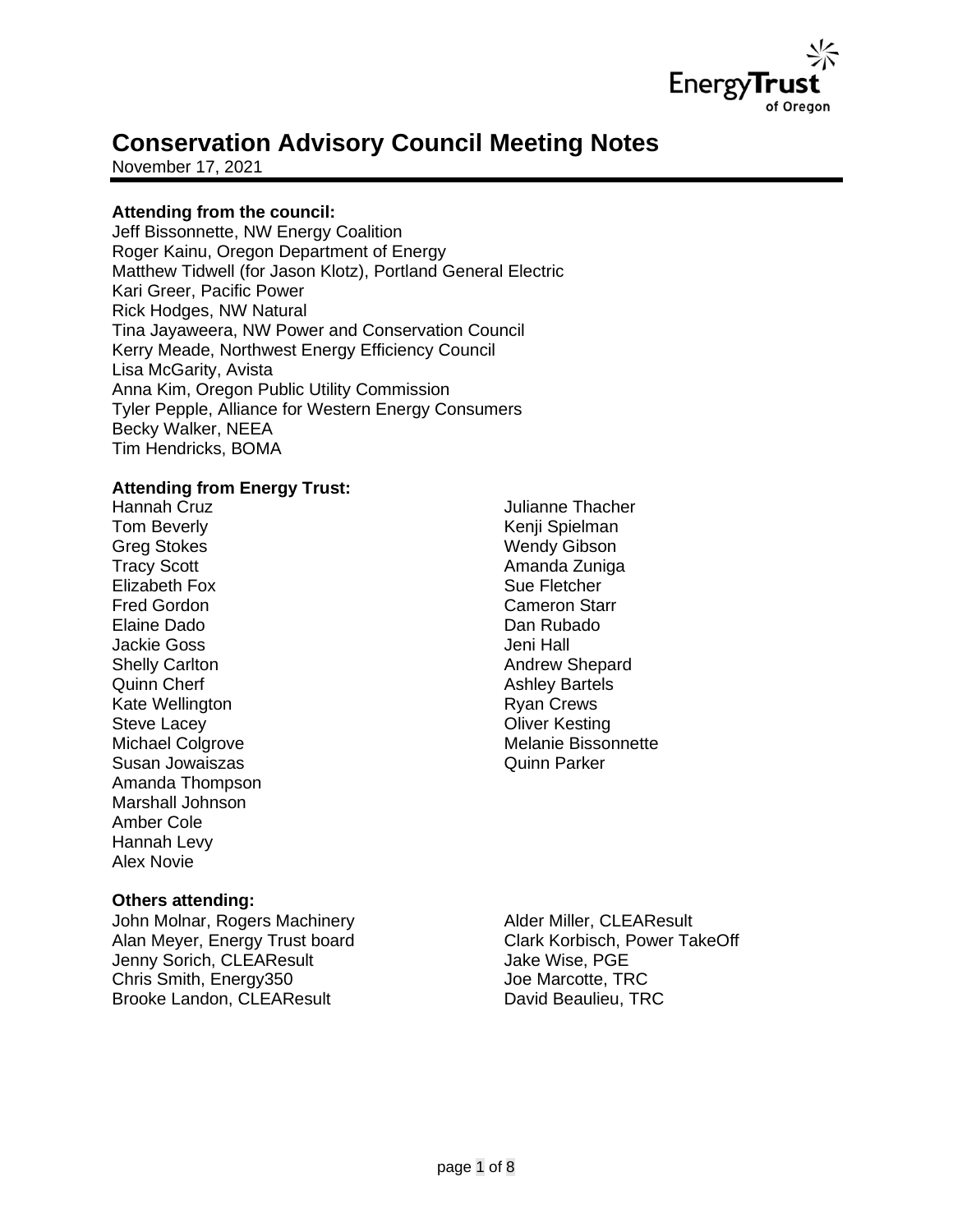## **1. Welcome and Announcements**

Hannah Cruz, senior communications manager, convened the meeting at 1:30 p.m. via Zoom. The agenda, notes and presentation materials are available at [www.energytrust.org/about/public-meetings/conservation-advisory-council-meetings.](http://www.energytrust.org/about/public-meetings/conservation-advisory-council-meetings)

Hannah opened with a summary of the agenda and led a round of introductions among the Conservation Advisory Council and board members. Hannah invited feedback on notes from the September meeting and pointed out that they were slightly revised. They will be reposted online after this meeting.

## **2. Board of Directors Recruitment**

## *Topic summary*

Greg Stokes, organizational development manager and staff liaison to the board, discussed board recruitment.

The board is seeking two board new members. A recruitment announcement was released on Friday, November 5. Candidates are sought with energy experience in the industrial/manufacturing sectors and experience working effectively with, and understanding the needs of, culturally and ethnically diverse or underrepresented communities. The deadline to submit the online nomination form is December 10, 2021.

## *Discussion*

There was no additional discussion.

#### *Next steps*

Council members are encouraged to share the [online announcement](https://energytrust.org/wp-content/uploads/2021/11/Announcement_open-board-positions_11.05.2021.pdf) with potential candidates in their networks.

## **3. House Bill 3141 Implementation Update**

#### *Topic summary*

Hannah Cruz provided an update on implementation related to House Bill 3141, the public purpose charge modernization bill. This bill was recently enacted after the 2021 legislative session.

House Bill 3141 extends the public purpose charge through 2035 and expands the renewables scope to focus on grid resiliency and to benefit low- and moderate-income customers. Energy efficiency funding is removed from the public purpose charge and funding for all achievable, cost-effective energy efficiency is now included in standard Oregon Public Utility Commission (OPUC) ratemaking processes. This will allow Energy Trust to work with utility partners to plan for and acquire all cost-effective energy efficiency. There is effectively no longer a sunset date for energy efficiency. It also establishes joint coordination with utilities for planning and budgeting. Equity metrics will now be required for all the ratepayer funds Energy Trust receives. The equity metrics are to be set by the end of 2022.

The OPUC is the lead agency for implementing the majority of changes from House Bill 3141 that impact Energy Trust. Pacific Power and Portland General Electric are changing tariff filings now to ensure changes are in place by January 1, 2022. (See presentation slides for additional details.)

## *Discussion*

Council members asked whether energy efficiency funding will be removed at the beginning of 2022 (Elee Jen). Staff responded that efficiency will continue to be funded; however, the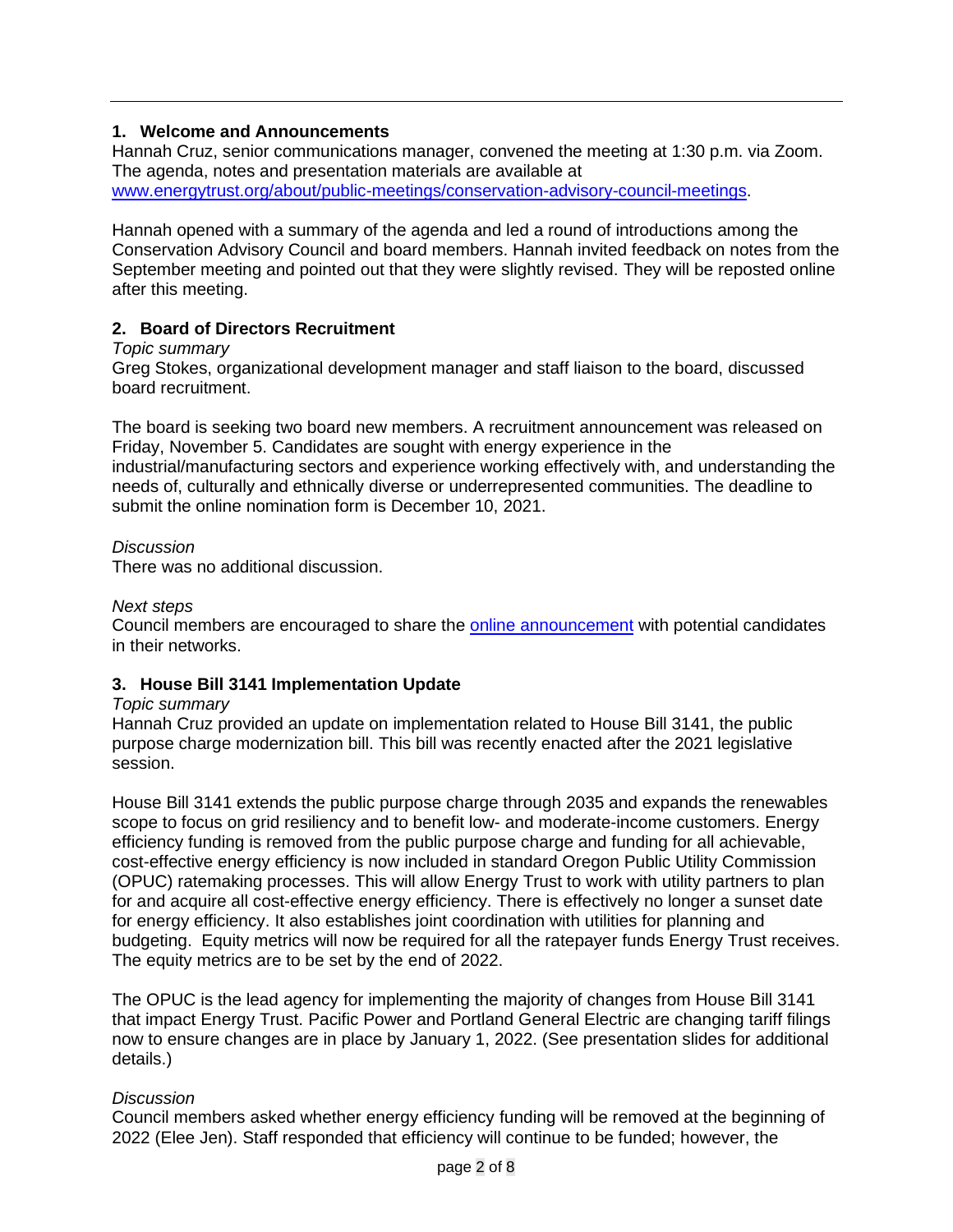mechanism for funding will change as efficiency funding is removed from the public purpose charge and standard OPUC ratemaking processes used to fund all cost-effective energy efficiency. This is similar to how Energy Trust currently determines supplemental electric funding. Council members also pointed out that there are many decisions and items still in process, much of which will be determined in 2022 (Anna Kim). Members asked if there will be a unified docket for energy efficiency instead of building it into separate tariffs (Kerry Meade). A council member responded that there may not be a single docket, but the process will be discussed (Anna Kim). Tariffs are likely to be filed utility-by-utility, which will be consistent with Energy Trust's budget by utility. Staff also pointed out that Portland General Electric and Pacific Power have filed for collections starting in 2022 (Steve Lacey).

Council members stated they didn't see a difference in having to file tariffs and that there have always been multiple streams of funding for Energy Trust. Senate Bill 838 funds were additional under a different tariff and added to the funding of the original public purpose charge. Pacific Power has filed, backtracking from the commission's calendar and the filing deadline to avoid any disruption in Energy Trust's funding. Pacific Power stated it is looking forward to working with the OPUC and Energy Trust on how the budgeting and funding process will look going forward (Kari Greer). Staff also stated that program forms will be updated as a matter of course in 2022 (Steve Lacey).

#### *Next steps*

Staff will continue to bring periodic updates on implementation of House Bill 3141 over the next year.

#### **4. In-progress Diversity, Equity and Inclusion Plan for 2022**

#### *Topic summary*

Tracy Scott, energy programs director, discussed Energy Trust's Diversity, Equity and Inclusion Plan for 2022.This will a living plan with the ability to evolve as stakeholders and advisory councils provide feedback.

In 2021, Energy Trust launched a summit series to hear from communities, customers and contractors, and finalized the supplier diversity policy statement. Community engagement will be a key focus in 2022, based on feedback received from community leaders.

Energy Trust is seeking input from the Conservation Advisory Council, specifically on how to have the greatest impact, how to measure success, how to hold the organization accountable, where the organization should aim to be by the end of 2022 and how to develop communityinformed and community-led programs.

#### *Discussion*

Council members asked what is meant by community engagement principles and whether they have been drafted (Kari Greer). Staff referenced [The Spectrum of Community Engagement to](https://d3n8a8pro7vhmx.cloudfront.net/facilitatingpower/pages/53/attachments/original/1596746165/CE2O_SPECTRUM_2020.pdf?159674616)  [Ownership,](https://d3n8a8pro7vhmx.cloudfront.net/facilitatingpower/pages/53/attachments/original/1596746165/CE2O_SPECTRUM_2020.pdf?159674616) which ranges from "ignoring" to "deferring" to communities. Energy Trust is working toward the level of "involving" as shown in the slides. Members asked what gaps Energy Trust sees that were in the presentation (Elee Jen). Staff responded that the biggest gap is needing to engage communities throughout the entire process, in order to design the right offers.

Council members asked which targets weren't achieved and how they'll be incorporated into the new plan (Tina Jayaweera). Staff explained that there are links to all the results, but Energy Trust is on track to reach 18 of the 22 targets (Tracy Scott). The most important takeaway is that Energy Trust needs to engage communities when establishing goals and get their input on how to measure success. Staff also added that as part of this process, Energy Trust will be engaging with staff who have been involved with the targets over the last four years. Their input can be used in the new plan to address gaps (Sue Fletcher).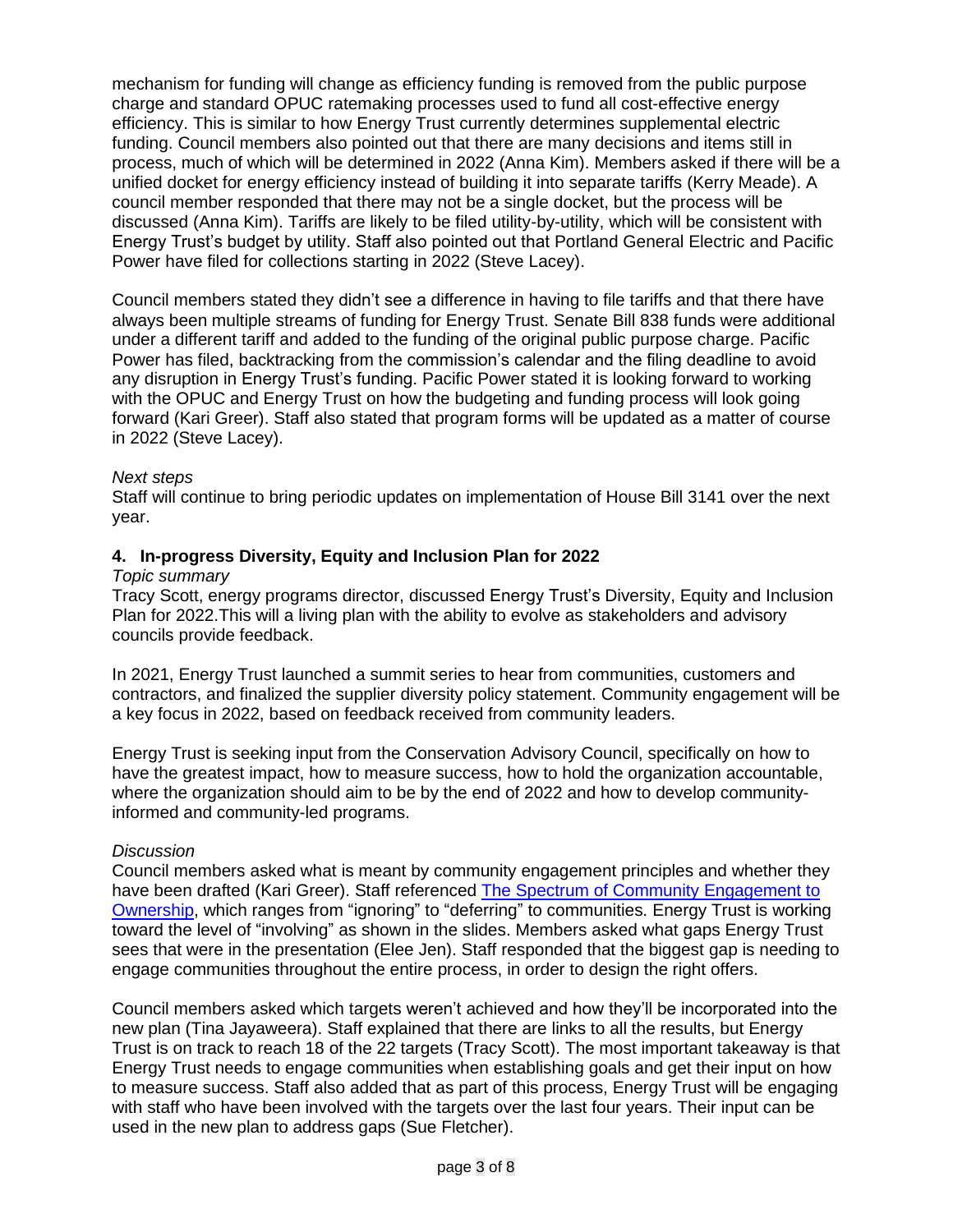Council members also stated that Energy Trust would need to look at its staffing and what can be achieved. There will be organizations on different parts of the continuum, so Energy Trust will have to see where they are with different organizations. A council member asked what "bridge the divide between community and governance" means under the heading of "engagement with communities and governance" (Lisa McGarity). Staff explained that it's about allowing initiatives that are important to the communities to be the goals - it's not about Energy Trust or the group governing each other (Tracy Scott). Staff also added that it's similar to the role we have with Portland Clean Energy Community Benefits Fund, where Energy Trust provides support and seeks ways to align with its objectives (Mike Colgrove).

Members asked how Energy Trust is working with the utilities in their initiatives. Portland General Electric has done a lot through their smart grid test bed to leverage communities. One member asked how Energy Trust will build those relationships (Tina Jayaweera). Staff elaborated that Energy Trust is working closely with utilities as it moves forward with engaging communities and will be in discussion with the OPUC and many strategies will be developed through collaboration (Tracy Scott).

#### *Next steps*

Council members were asked to share any additional thoughts going forward.

#### **5. Exploring Energy Trust Strategic Plan Focus Area 2: Targeted Utility Partnerships** *Topic summary*

Energy Trust staff Steve Lacey, Quinn Cherf and Jeni Hall presented a deeper look at Energy Trust's targeted efforts with utilities.

Targeted Load Management (TLM) is a response to utilities' desire to use energy efficiency and renewable energy to address grid and system constraints. Pacific Power and NW Natural collaborated with Energy Trust on pilots to test this approach. Energy Trust is exploring opportunities with the City of Eugene and NW Natural to reduce emissions and reach their targets in this way. Staff described the TLM efforts, approaches and results used with Pacific Power and NW Natural, as well as Energy Trust's role in Portland General Electric's Smart Grid Test Bed.

#### Pacific Power TLM Pilot – Phoenix, OR

Energy Trust identified offers with the greatest impact during peak periods with a focus on residential, solar and commercial. Cobranded direct mail pieces and bill inserts were sent out and included in our other marketing plans to avoid conflicting messages. Trade allies in the area were trained in order to help customers appropriately.

Participation was strongest in existing homes, followed by commercial buildings. Annual and peak savings were measured against baselines. Peak savings were 35% greater than expected. Overall savings were also better than expected.

#### NW Natural TLM GeoTEE Pilot – Creswell and Cottage Grove, OR

The NW Natural GeoTEE pilot is a three-year, three-phased project. NW Natural is working to build its toolbox of options to alleviate capacity constraints and determine a dollar per peak therm value. The goal for the pilot is a replicable process within NW Natural's system.

Phase one raised awareness through targeted marketing, cobranded materials and a hidden website. Phase 2 included increased incentives and achieved better-than-expected results: Annual therm savings were significantly higher than expected and peak savings were almost double the expectation. Phase 2 occurred largely during pandemic restrictions. The highest savings came from gas furnaces, thermostats and windows.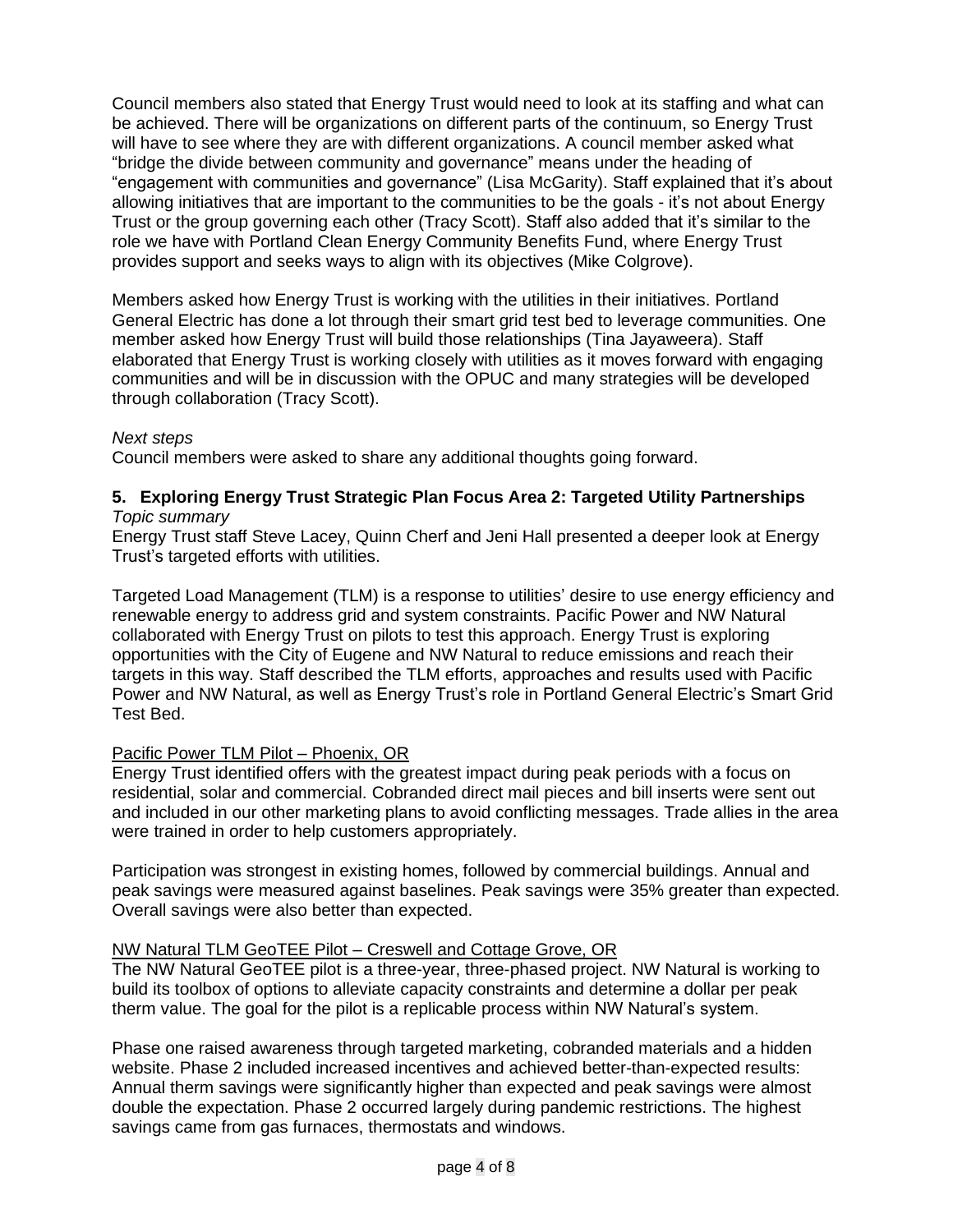Currently in Phase 3, localized avoided costs being applied to provide higher incentives with NW Natural providing the avoided cost value. The focus continues to be on providing offers with the highest peak impact. A funding agreement is in place.

Portland General Electric Smart Grid Tet Bed – North Portland, Milwaukie and Hillsboro, OR The Portland General Electric (PGE) Smart Grid Test Bed pilot is a multi-year coordinated pilot launched in 2019. The purpose is to accelerate development of demand response and acquire it at scale. Phase one will conclude this year and includes an opt out peak time rebate offer.

The pilot is an opportunity to leverage existing Energy Trust offers and delivery infrastructure to gain customer insights. It also looks at acceptance of new technologies and distributed energy resources. For residential customers, it focuses on a ductless heat pump controls pilot, retrofitting previous controls, direct install of smart thermostats. The pilot was supported through Community Energy Project heating and cooling workshops. PGE's residential smart battery pilot and residential direct install smart thermostat offer are ongoing opportunities.

PGE has filed for phase two of the Smart Grid Test Bed, beginning in 2022 and lasting five years. Three pilots were proposed to plan and launch after approval: a flexible feeder non-wires alternative project, a solar smart inverter pilot and managed electric vehicle charging.

PGE, Energy Trust and National Renewable Energy Laboratories were also awarded a federal Department of Energy Connected Communities grant which will provide more services in the North Portland test bed area. Energy Trust has established a cross-program coordination team to support this and other work that affects more than one program group, which has been truly beneficial.

#### *Discussion*

Council members asked when Pacific Power's peak load occurs (Tina Jayaweera). Staff responded that Pacific Power defined the peak period as June - August weekdays from  $1 - 9$ p.m. (Alex Novie). Members also asked how Energy Trust accounted for homes and businesses lost in the fires when determining savings (Lisa McGarity). Staff explained that Energy Trust made estimates for everything installed during the pilot. If participants did not notify Energy Trust, it is unknown what happened at buildings that were destroyed.

Council members asked if some expected typical participation was included (Becky Walker). Staff responded that it was included, but Energy Saver Kits were removed (Quinn Cherf). Members also inquired about lessons learned around customer communications (Lisa McGarity). Staff stated that Energy Trust developed processes to deal with questions from outside the targeted areas, but that hasn't been an issue. Energy Trust used very focused marketing based on its customer relationship management system. Customers targeted in phase two were re-targeted in phase three, avoiding people outside of the eligibility area (Ashley Bartels). An attendee asked if there were other local avoided costs identified or incorporated in addition to distribution (Jake Wise). Staff responded that they were (Quinn Cherf).

Council members asked what an opt-out peak time rebate is (Kari Greer). Staff explained that it is not an installed device. Customers receive a text and can voluntarily reduce their usage during peak periods (Jeni Hall). Staff members asked about isolating any of the various pilots and interventions to measure the impact of any one of them (Hannah Cruz). Other staff members explained that market and equipment tests are being conducted to see the result of specific interventions. The focus is on framing the effort and engaging the community, along with the technology, to deliver mass benefits at scale (Fred Gordon). Some of the benefits of TLM have been learning how to accurately define an eligible area. Cottage Grove and Creswell were simple because of the zip codes. With the test bed Pacific Power Phoenix project,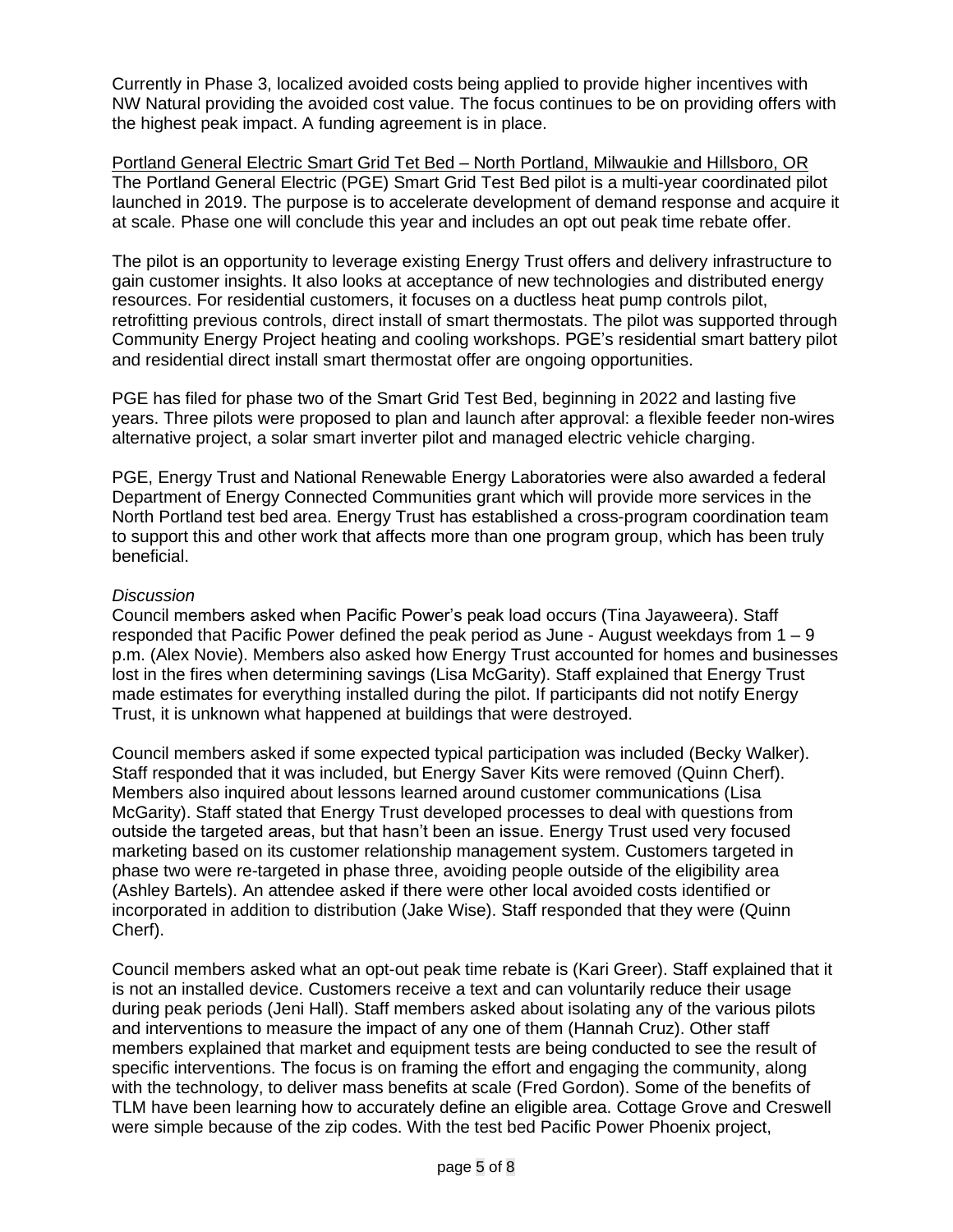boundaries needed to be set, resulting in some potential gray areas that would not be counted (Quinn Cherf).

Council members stated that when looking at distribution system planning, Energy Trust appears as a critical partner to engage communities in the right spots. Utilities provided to the OPUC detailed maps with circuits and pinch points on the systems. They asked how Energy Trust envisions fitting into that role moving forward (Kari Greer). Staff responded that in the work with utilities on integrated resource plans and the pilots, it's driven by the utilities to define areas where they can use Energy Trust help. There is now a process and methodology ready to go (Steve Lacey). Council members added that distribution system planning is relatively new, as are the maps and layers that go with them, along with reports. It takes time to filter through all the information. Energy Trust has the potential to provide very high value as this moves along (Kari Greer). Staff added that the process has been tracked. Energy Trust's role is to develop the tools (Fred Gordon).

Members asked if Energy Trust believes more tests and pilots are needed, or if sufficient information has been collected (Becky Walker). Staff explained that part of this was delivered during a pandemic and a major wildfire. There were key takeaways in how the processes were set up and how definitions were created - and Energy Trust isn't there yet (Quinn Cherf). Energy Trust is looking at moving this out of the project management office into programs. It will transition from pilots into a mainstream effort (Steve Lacey).

*Next steps* None.

#### **6. 2022 Budget Update**

#### *Overview*

Tracy Scott, energy programs director, discussed changes being made from the draft budget to the final proposed budget. The final proposed budget will be posted on December 9, and the board will vote on December 17. There is potential to increase gas savings across sectors. More outreach to customers, more incentives for smart thermostats and new bonuses for commercial projects will be included. In addition, a slight increase in generation due to a small hydropower project shifting into 2022 will be included, along with a small increase in evaluations and the staffing budget due to a market salary survey.

*Discussion* No questions or discussion.

*Next Steps* None.

## **7. Budget Workshop Follow Up**

#### *Overview*

Hannah Cruz discussed the role of Conservation Advisory Council and other advisory councils in the budgeting process. It is important to understand where council members want to give input into the action plans. Members who were able to attend the workshop were asked to give their impressions.

#### *Discussion*

Council members stated that the staff breakouts at the end were very good. It would have been even better to have more time to visit more breakout rooms (Lisa McGarity). Additional comments from members included that the workshop was very good and gave a lot of information, but not too much. Attendees appreciated the opportunity to visit staff during "office hours" and have one-on-one time. Council members also shared that it was well structured. One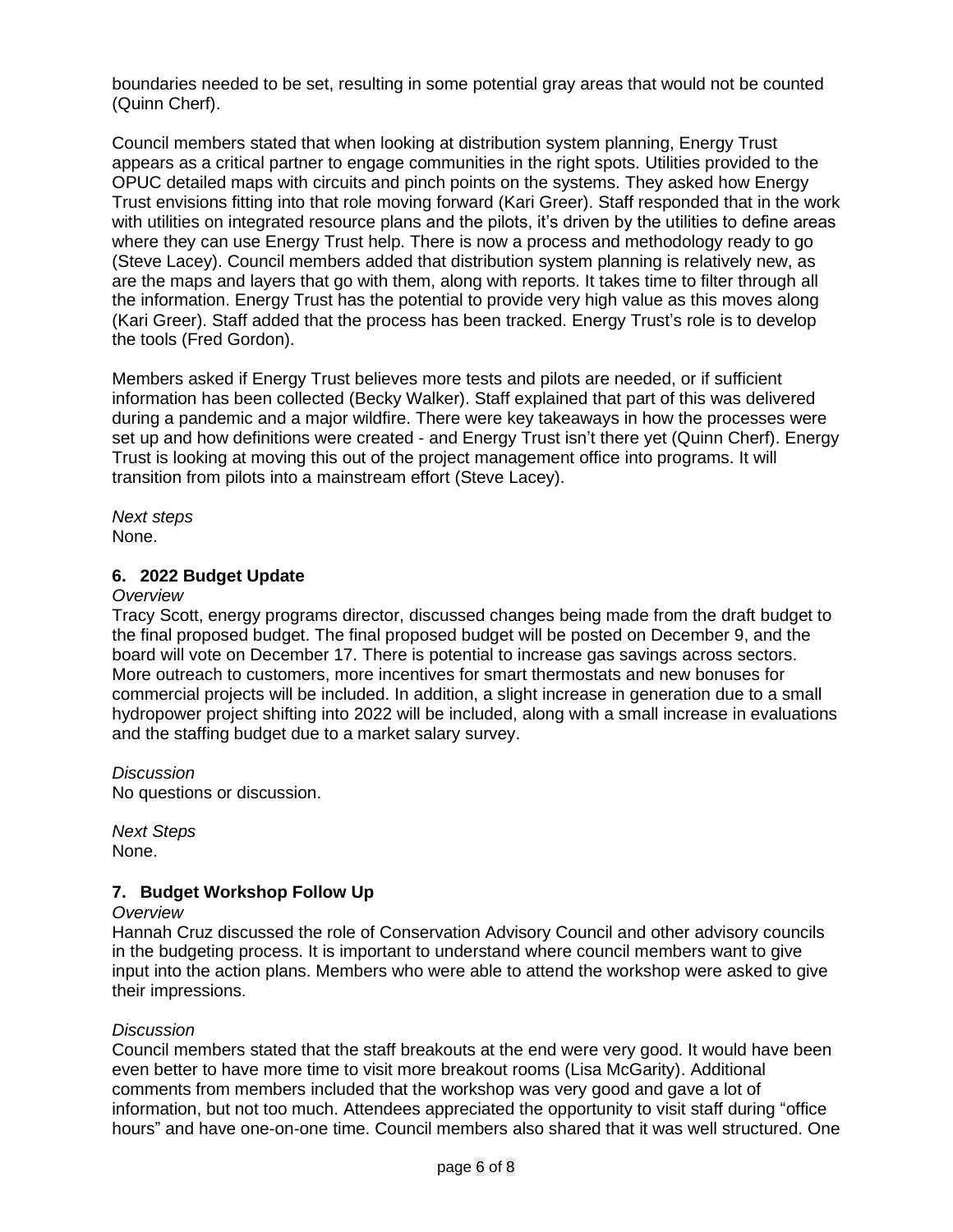member stated it was good to hear the results about how the workshops influence what Energy Trust is doing and to learn about the overall process (Jeff Bissonnette).

*Next Steps* None.

## **8. 2022 Residential Program Management Contract Request for Proposals**

#### *Overview*

Marshall Johnson, senior program manager, discussed the Residential request for proposals for the 2023 Residential contracts.

In the request for proposals, Energy Trust will prioritize diversity, equity and inclusion areas including income qualified customers, communities of color and rural customers. This will be continued through Savings Within Reach, community partner delivery, fixed price promotions, regional initiatives, free services for manufactured homes and manufactured home replacements.

Webinars will occur in January 2022 for bidders and networking across traditional implementers and diverse firms is encouraged. The request will be released in April 2022, with proposals due in June 2022. The selection process will take place in summer 2022, and the transition will occur late in the year. New contracts will begin January 1, 2023.

## *Discussion*

Council members asked if the call center will be located in Oregon (Lisa McGarity). Staff explained that different models over the years have been used, and they are currently in Oregon. Energy Trust has also worked with backup resources in other states (Marshall Johnson). Members stated that Energy Trust should consider its proven customer service track record across the organization and ensure that diverse contracting firms it works with have the initiative and desire to serve well (Lisa McGarity). Members added that work with distributors and location-based providers is important to consider (Becky Walker). Energy Trust should also consider the trade-offs of having a standalone provider focused on community partner work (Jake Wise). Staff explained that community partner funding has helped to serve targeted customer groups. Energy Trust also has designated staff members that develop and maintain relationships with key community partners (Marshall Johnson).

Council members asked if a community partner could serve as a program delivery contractors (Jake Wise). Staff responded that if the contract is structured that way, it could be feasible. Currently, they participate directly with Energy Trust, similar to trade allies. In this bid, one of the activities that falls under the program management contractor scope is to manage the network of community partner allies and is a new component of the program. As Energy Trust considers scaling this offer and the intended target customer groups, it should be designed in a way that encourages this. Staff noted some partners want direct Energy Trust contacts instead of working for an implementer (Marshall Johnson). Members asked if there is a list of community partner allies (Kari Greer). Staff replied that a list can be provided (Marshall Johnson, Tom Beverly).

Council members added that targeted load management is a good proxy for what is to come. Cost-effectiveness is challenging for Residential. The cheap, low-hanging products aren't available anymore. Energy efficiency opportunity remain with customers who have not been served in the past (Roger Kainu). Staff responded that a combination of demographics and participation rates will help reach the right places that haven't been served. It's a key skill set Energy Trust will look for (Marshall Johnson).